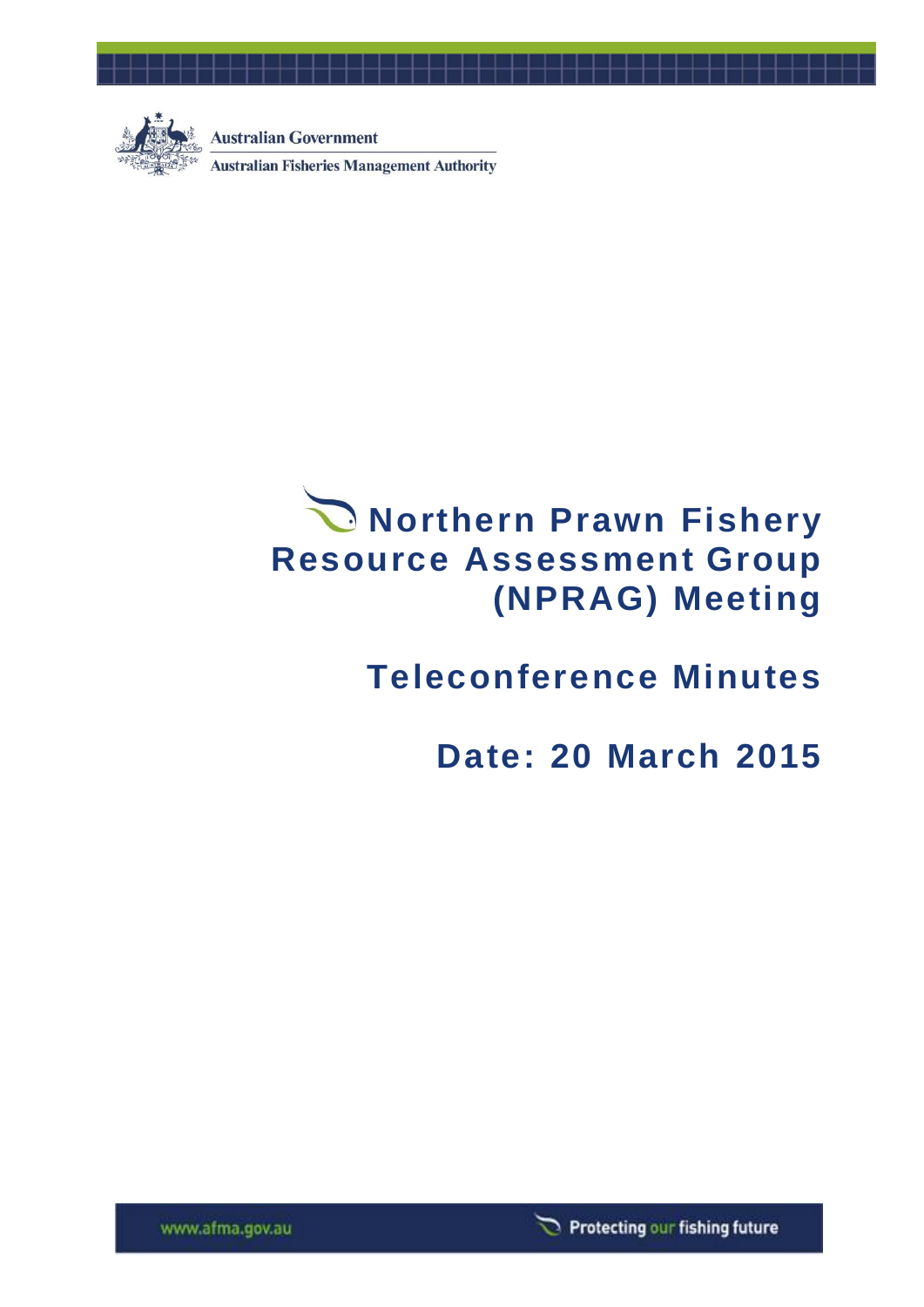| <b>Name</b>          | Membership (type i.e. chair etc.)   |  |
|----------------------|-------------------------------------|--|
| lan Knuckey          | Chair                               |  |
| <b>Rik Buckworth</b> | Scientific Member - CSIRO           |  |
| David Brewer         | Scientific Member - CSIRO           |  |
| Michael O'Brien      | <b>Industry Member</b>              |  |
| <b>Phil Robson</b>   | <b>Industry Member</b>              |  |
| Don Bromhead         | Executive Officer (a/g AFMA Member) |  |
| Steve Bolton         | Observer - AFMA                     |  |
| Shane Fava           | Observer - AFMA                     |  |
| <b>Renee Bowling</b> | Observer - AFMA                     |  |
| Adrianne Laird       | Observer - NPFI                     |  |
| <b>Trevor Hutton</b> | Observer - CSIRO                    |  |
| Roy Deng             | Observer - CSIRO                    |  |
| Robert Curtotti      | <b>Observer - ABARES</b>            |  |

## **Attendance**

#### **Minutes**

#### **Agenda Item 1 - Preliminaries**

#### **1.1 Welcome and apologies**

The Northern Prawn Fishery Resource Assessment Group (NPRAG) Chair, Ian Knuckey, opened the meeting noting that the two key items were the preliminary results of the Red-legged Banana Prawn assessment and its implication for the Harvest Strategy and a summary of information from the Tiger Prawn fishery and recruitment survey.

Apologies were received from Ian Boot, Malcolm Haddon and Tom Kompas. It was noted that Don Bromhead was acting in the role of the AFMA member for the teleconference.

#### **1.2 Adoption of Agenda**

The NPRAG adopted the draft agenda for the meeting (**Attachment 1**).

#### **1.3 Declaration of interests**

The Chair asked that any members or observers present notify the RAG of any changes in declared interests to those noted at the previous meeting on 3-4 March and as identified in **Attachment 2**. Noting that there were no changes for attendees of the previous meeting, the Chair then asked any additional observers (not present at the previous meeting) to declare any interests. The observers were Steve Bolton, Renee Bowling and Robert Curtotti. Their declarations are noted in **Attachment 2**. The NPRAG agreed that all participants should be allowed to participate in the meeting discussions due to their relevant expertise and capacity to contribute.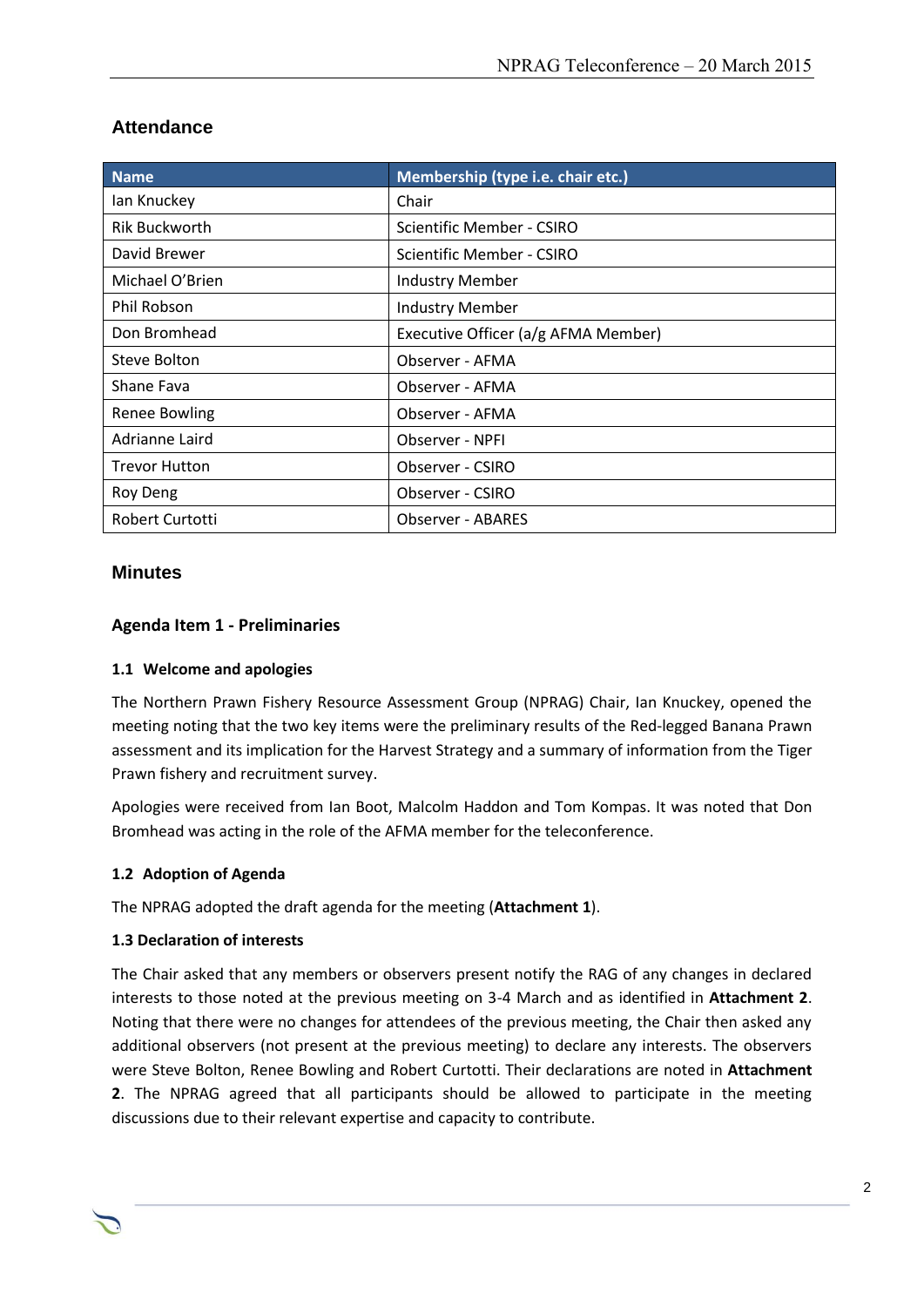## **Agenda Item 2 – Application of the Harvest Strategy for the 2015 Joseph Bonaparte Gulf (JBG) Red-legged Banana Prawn Fishery**

The results of the recent Red-legged Banana Prawn assessment were provided to the RAG for review and comment. Dr Buckworth noted that the fishing power analyses determined that there had only been a 1% increase in fishing power in the JBG fishery in 2014 (in contrast to 12% increase in 2013 due to the switch from double to quad gear in the fleet). He described a sensitivity analysis which ran the model assuming another 12% increase in 2014 and noted that the harvest strategy conditions for opening the fishery were still met even under this conservative scenario.

Dr Buckworth noted that the fishery is in a healthy state, with good recruitment the previous year supporting good catches (second highest on record), high CPUEs and increased fishing effort in the fishery. Quarterly average fishing mortality rate was 0.13, close to the target level of 0.15.

NPFRAG also noted that the assessment was used to calculate a recommended total allowable effort for 2015 of 350 boat days (with 90% confidence intervals of 248 and 453) with a corresponding catch prediction of 445mt (CI's: 305, 585). These estimates utilised the base case model and a fishing pattern derived from the average of the previous three years. This base case model estimate is substantially less than the corresponding value estimated in 2014. Dr Buckworth noted that the effort and catch estimates are very dependent on the quarterly fishing pattern, which affects how the fishery is predicted to interact with the stock through the quarters. The stock biomass changes through the year due to growth and natural mortality processes as well as fishing. A sensitivity model was run using the 2014 effort pattern and this had a large impact on the estimated allowable effort and catch (563 boat days and 693mt).

Based on the assessment results, the Harvest Strategy provides clear guidelines for the opening of the fishery for Red-legged Banana Prawns in the first and second season. Although this does not explicitly require a recommendation from the RAG, the implications of the assessment to the Harvest Strategy was presented.

Dr Buckworth provided an overview of key outputs from the assessment relevant to the harvest strategy, and explained the series of decision rules that determine if the fishery will be opened, and if so, for both or only one season. He noted that the results of the assessment indicated that all Harvest Strategy requirements for the fishery to open in the first season and fish during 2015 have been met:

- 1. Catch and effort information for the last two years has been used in an assessment of the fishery;
- 2. **The Limit Reference Point (LRP) has not been triggered**. The stock size in the last two years of the assessment was estimated to be greater than the LRP, i.e. B2013, B2014 > 0.5 BMSY. The assessment indicates that stock sizes in 2013 and 2014 were each, in fact, greater than at Maximum Sustainable Yield (MSY) (but noting that this is with wide confidence intervals);
- 3. **The number of fishing days in JBG was more than 100 in 2014**. With 559 boat days of fishing in JBG in 2014, ensuring that catch rate information should be meaningful;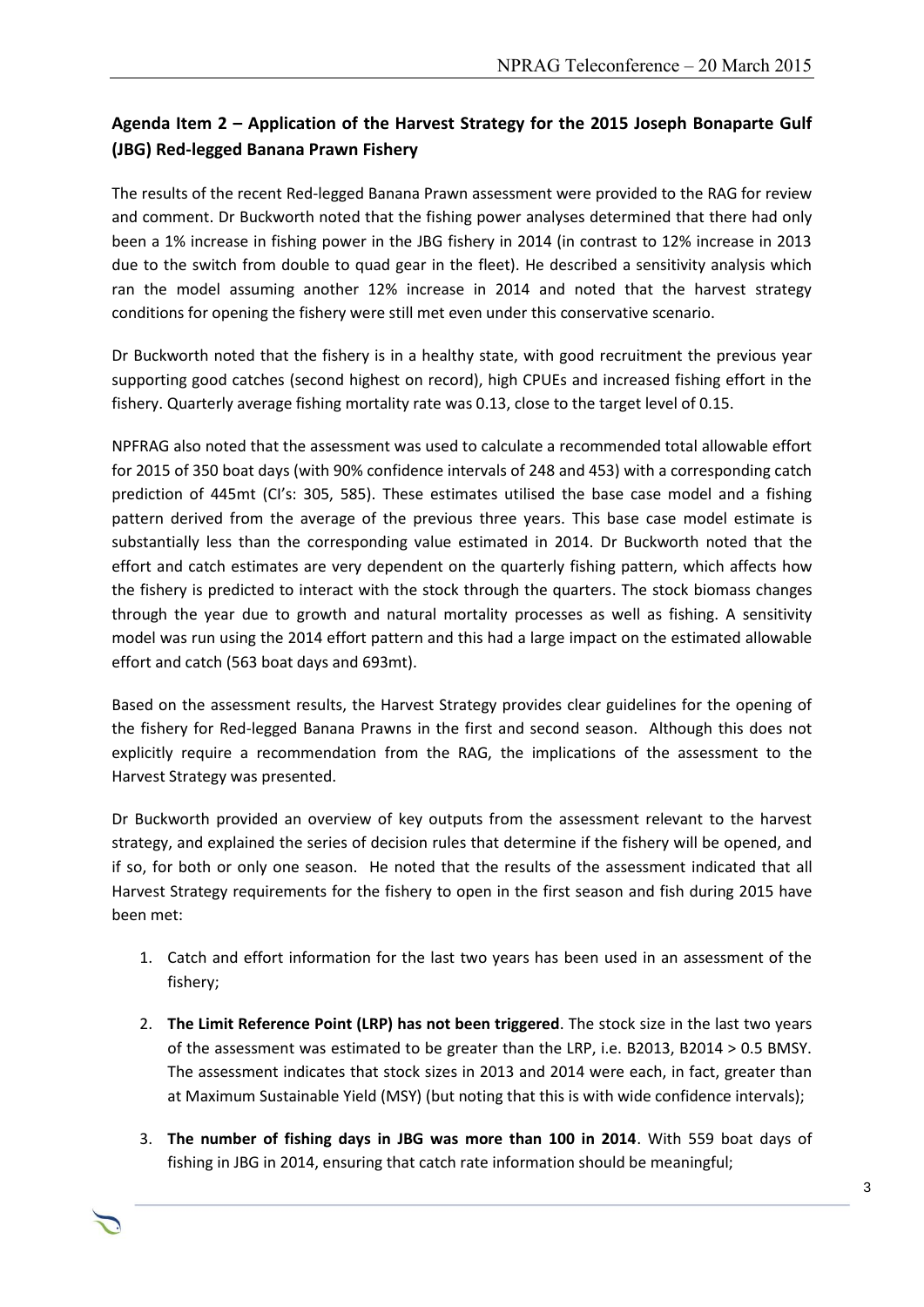4. **Mean catch rates in the period August to October 2014 were > 390 kg/ boat/ day**. Mean catch rates were 1447 kg/ boat/ day (all banana prawns).

NPFRAG noted the outcomes of the assessment as applied to the harvest strategy decision rules and agreed that all the conditions of the harvest strategy had been met to allow the opening of the JBG fishery for the full fishing year in 2015.

The AFMA a/g member asked if there was a need to review the red leg assessment at some point in the short to medium term, given that there has been no development or improvement work done on the assessment since it was first developed (2010) and used in the fishery (2011). He noted that assumptions have been held static in annual updates, and MSY is also fixed at a value that was based on calculations derived from 1988 – 2006. He asked if it was possible the average spatial and temporal fishing pattern had shifted since then. Dr Buckworth also noted that there is an inconsistency in the model outputs which requires further explanation, specifically that 2014 fishing mortality was close to the target level but the spawning biomass was well above the MSY. He pointed out that the assessment indicates the fishery is very healthy, but the level of uncertainty in the assessment is much greater than for the much more advanced Tiger Prawn assessments.

The Chair indicated that a review of the assessment might be added to the list of potential future assessment work discussed at the previous RAG meeting (3-4 March 2015) but questioned its immediate priority and suggested it was too soon to be looking to review it. An industry member felt that a review was unnecessary when the fishery was in such a healthy state, but it was also noted that there were significant uncertainty in assessment outputs and it might be wise to not wait until there was an urgent need (e.g. successive poor recruitments) to increase the level of certainty.

The Chair suggested that Dr Buckworth write a brief (one page) description of any improvements required to the red leg assessment, for the NPFRAG's consideration at its next meeting. A scientific member suggested the proposed "potential future project" list was too ad-hoc and the RAG agreed there was a need to bed down the research prioritisation process in the NPF.

NPFRAG requested that AFMA and NPFI develop an NPF version of the ARC/FRDC research cycles paper (presented to NPFRAG by AFMA on 3-4 March 2015) which would indicate the timeline and processes of how the assessment of research priorities and development of required research projects would utilise the annual and five year strategic research plans and integrate in a timely manner into the ARC/FRDC funding cycles.

The RAG sought clarification on what the formal process is by which a decision is made to open/close the red leg fishery in the JBG, subsequent to its review of the red leg harvest strategy.

**Action item 1 –** CSIRO (Dr Buckworth) to develop a brief summary paper of review required for the red leg assessment. CSIRO/NPFI to put the project on the future projects list.

**Action item 2 –** AFMA/NPFI to develop an NPF version of the ARC/FRDC research cycles paper indicating the timing of processes by which research strategy is used to prioritise and develop required research.

**Action item 3 –** EO to clarify the formal process by which the decision to open the JBG fishery is made.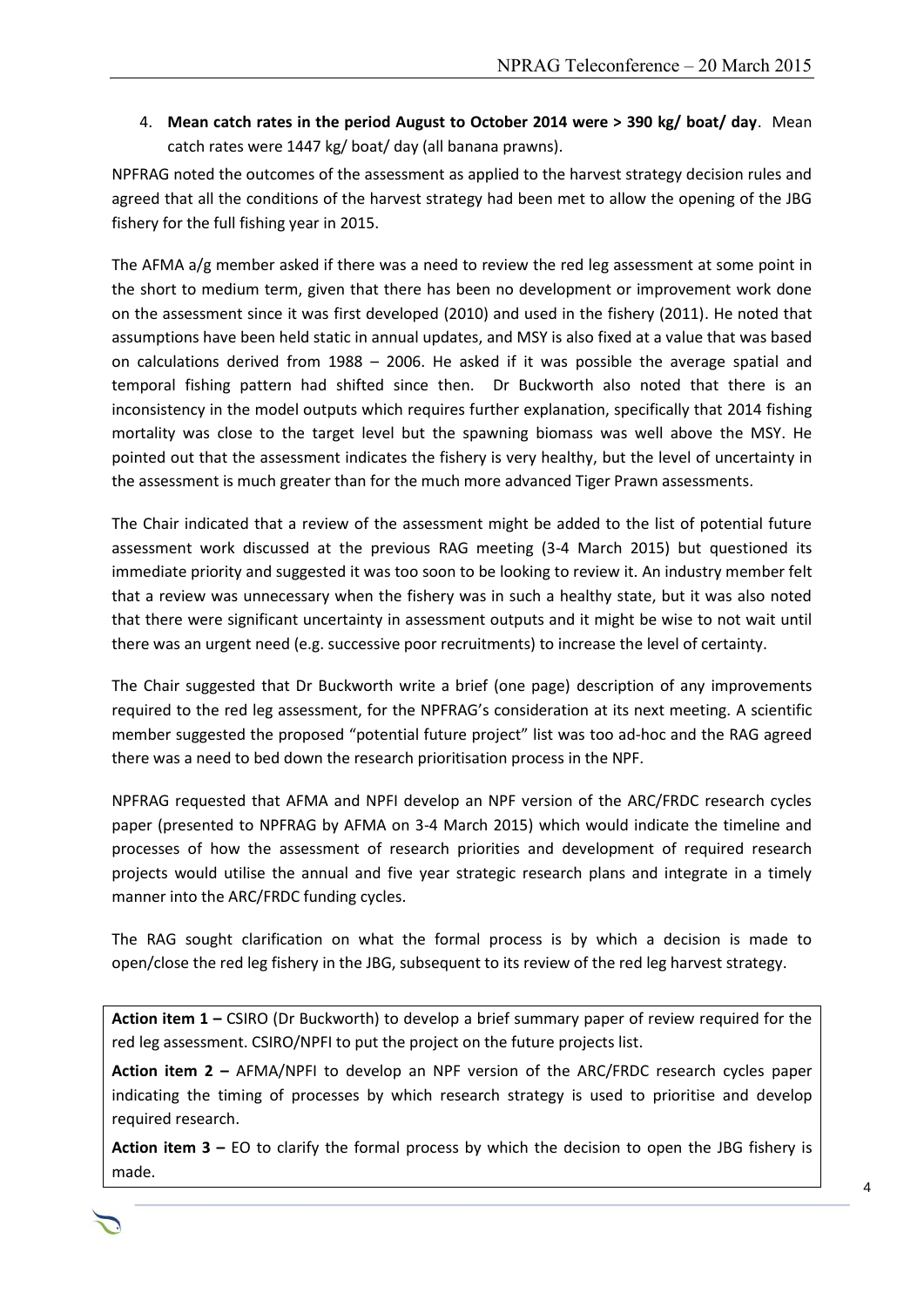#### **Agenda Item 3 – Tiger prawn data summary and recruitment survey results**

#### *3.1 Tiger prawn data summary*

Dr Buckworth noted that although there is no assessment in 2015, collection and management of the data is still necessary on an annual basis, and he provided a brief overview of some of the key catch trends in the Tiger Prawn fishery. Compared with the data in 2013, the Tiger Prawn speciescombined catch decreased (about 23%) while corresponding effort decreased by only 14% in 2014. He attributed the decline to reduced recruitment, leading to reduced effort, and also to a good preceding White Banana Prawn season. Blue Endeavour Prawn catch increased by 9.9%. The nominal effort targeting Grooved Tiger Prawns decreased by about 11% and that targeting Brown Tiger Prawns decreased 22% from 2013 to 2014.

#### *3.2 Recruitment survey results*

The monitoring survey data are analysed after each survey to provide indices of recruitment for Tiger Prawns and Blue Endeavour Prawns. Dr Buckworth provided summarised results from the most recent survey (see figure below), noting that both Tiger Prawn indices (but particularly for Grooved Tiger Prawns) and Blue Endeavour Prawn recruits were higher compared to the previous year, suggesting that the fishery might expect a good Tiger Prawn season in 2015.

The harvest strategy for White Banana Prawns states that the NORMAC industry members will meet by the end of four weeks into the first season to discuss and agree on prawn beach price, fuel price and other non-fixed inputs to the MEY trigger calculation, and that this information is then provided to the RAG. The Chair emphasized that it is important that the RAG be provided an opportunity to review data inputs to the trigger calculation prior to its use in that calculation. The Chair noted that lower rainfall leading into the season might lead to reduced recruitment and reduced effort in the first season and that there was a possibility that the 15% buffer might play a role this coming season.

#### **Next meeting**

As such, it was agreed that the next meeting would be a teleconference in **mid-late April 2015** to discuss the data inputs for the white banana prawn MEY trigger.

Chair Rob Lewis c/- Executive Officer Tony Kingston, 155 Faulkland Rd, Gloucester NSW 2422

#### **Signed (Chairperson):**

**Date:**

#### **List of Attachments**

- 1) NPRAG 20 March 2015 Annotated Agenda
- 2) NPRAG 20 March 2015 Declared conflicts of Interest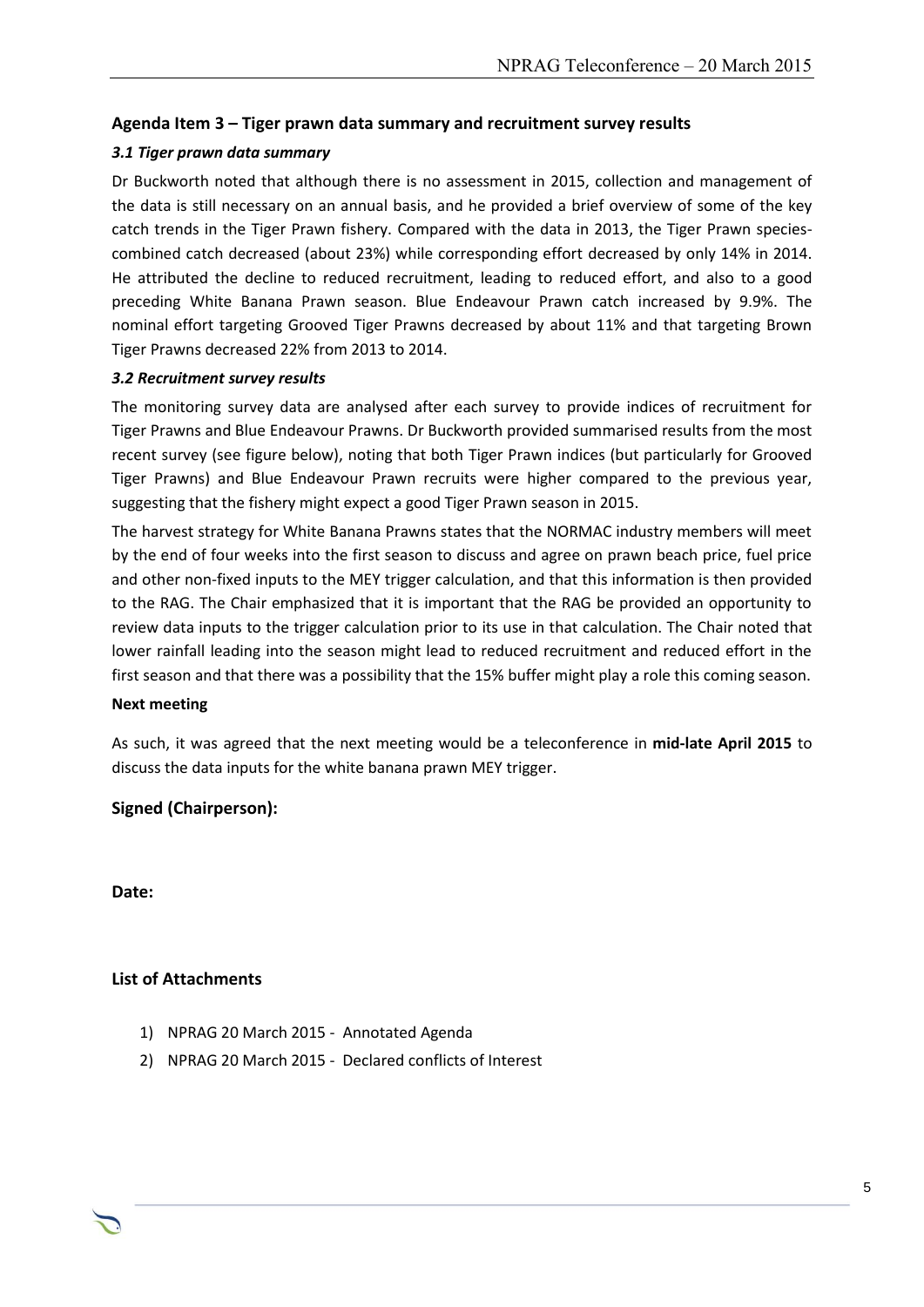

**Figure 1.** Catch-per-unit effort index from nominal and abundance indices from the surveys. Top-panel: **Grooved Tiger Prawns** middle panel: **Brown Tiger Prawns** and bottom panel: **Blue Endeavour Prawn**s from 1993 to 2014, calculated using nominal effort. The mean survey recruitment and spawning indices are also provided for each stock (with an extension to include the 2015 recruitment survey indices).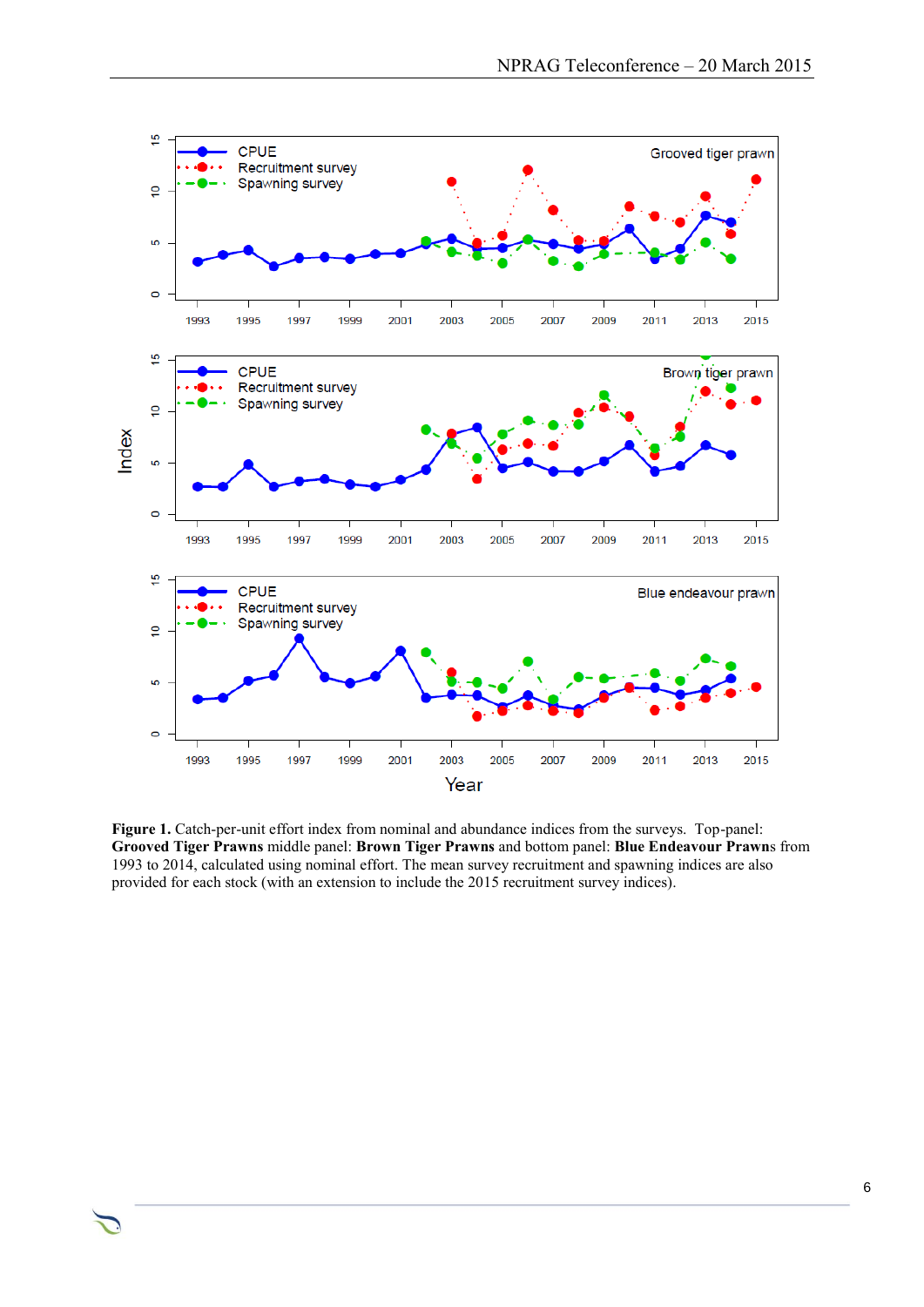## **Attachment 1**

## **NPRAG Teleconference Agenda**

#### **20 March 2015**

### **12:00pm – 1:00pm (Canberra time)**

#### **Phone in details**

Toll Free Number: 1800 153 721

Participant PIN Code: 667768

| Item                                                                                                                   | <b>Responsibility</b> | Paper      |
|------------------------------------------------------------------------------------------------------------------------|-----------------------|------------|
| Introduction/ Meeting Management<br>1.<br>Welcome<br>Adoption of agenda<br>Declaration of interests                    | Chair                 | <b>Yes</b> |
| 2.<br>Red-legged Banana Prawn Assessment and HS<br>Assessment<br>Harvest strategy conditions and decision<br>$\bullet$ | <b>CSIRO</b>          | Yes        |
| 3.<br>Tiger prawn<br>2014 summary<br>Recruitment survey                                                                | <b>CSIRO</b>          | Yes        |
| Other business<br>4.                                                                                                   |                       | No         |

| Confirmed attendees: Ian Knuckey | <b>David Brewer</b><br>Phil Robson | <b>Rik Buckworth</b><br>Don Bromhead<br>Mike O'Brien |
|----------------------------------|------------------------------------|------------------------------------------------------|
| Observers                        | Shane Fava<br>Roy Deng             | Robert Curtotti<br><b>Trevor Hutton</b>              |
|                                  | <b>Steve Bolton</b>                | Adrianne Laird                                       |
|                                  | Renee Bowling                      |                                                      |
| <b>Apologies</b>                 | Malcolm Haddon                     |                                                      |
|                                  | lan Boot                           |                                                      |
|                                  | <b>Tom Kompas</b>                  |                                                      |